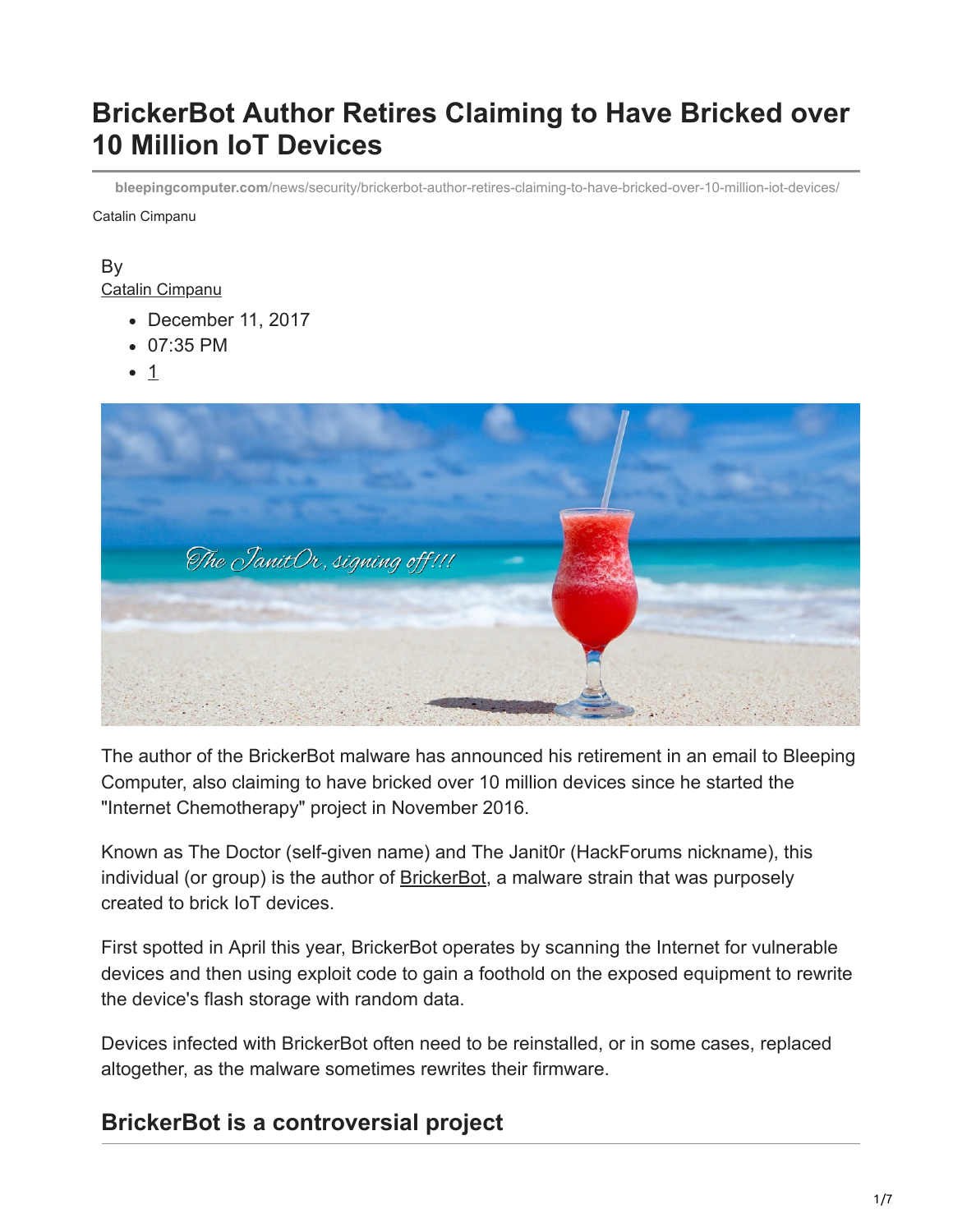Following BrickerBot's public disclosure, The Janit0r reached out to Bleeping Computer and explained why he created BrickerBot. [In an interview this spring,](https://www.bleepingcomputer.com/news/security/brickerbot-author-claims-he-bricked-two-million-devices/) the Janitor explained that he refers internally to BrickerBot as "Internet Chemotherapy" and that he created the malware as a way to sabotage vulnerable devices before they were infected with the Mirai malware, which a hacker had used in the autumn of 2016 to launch some of the biggest DDoS attacks known to date.

That Mirai author also leaked the malware's source code online, in an attempt to hide his tracks by allowing other crooks to set up their very own Mirai botnet variations. His plan succeeded, and a free-for-all ensued with several Mirai botnets popping up everywhere online, powering [on-demand DDoS cannons.](https://www.bleepingcomputer.com/news/security/you-can-now-rent-a-mirai-botnet-of-400-000-bots/)

The Janit0r said this onslaught on the IoT scene determined him to create BrickerBot as a way to take vulnerable devices offline, force owners to install updated firmware, and take them out of the reach of Mirai botnets.

In all conversations, the Janit0r seemed an individual who believed he was fighting the good fight, albeit many users and experts have not seen his actions as neither "good" or even "legal."

# **BrickerBot continued to operate all year**

Despite criticism, BrickerBot did not stop and Bleeping Computer reported on other attacks over the summer, such as the ones against [a US ISP](https://www.bleepingcomputer.com/news/security/us-isp-goes-down-as-two-malware-families-go-to-war-over-its-modems/) and [several Indian Internet providers](https://www.bleepingcomputer.com/news/security/brickerbot-dev-claims-cyber-attack-that-affected-over-60-000-indian-modems/).

These were only the documented cases, and the BrickerBot author claimed in many emails to have been behind many other attacks and downtimes all over the world.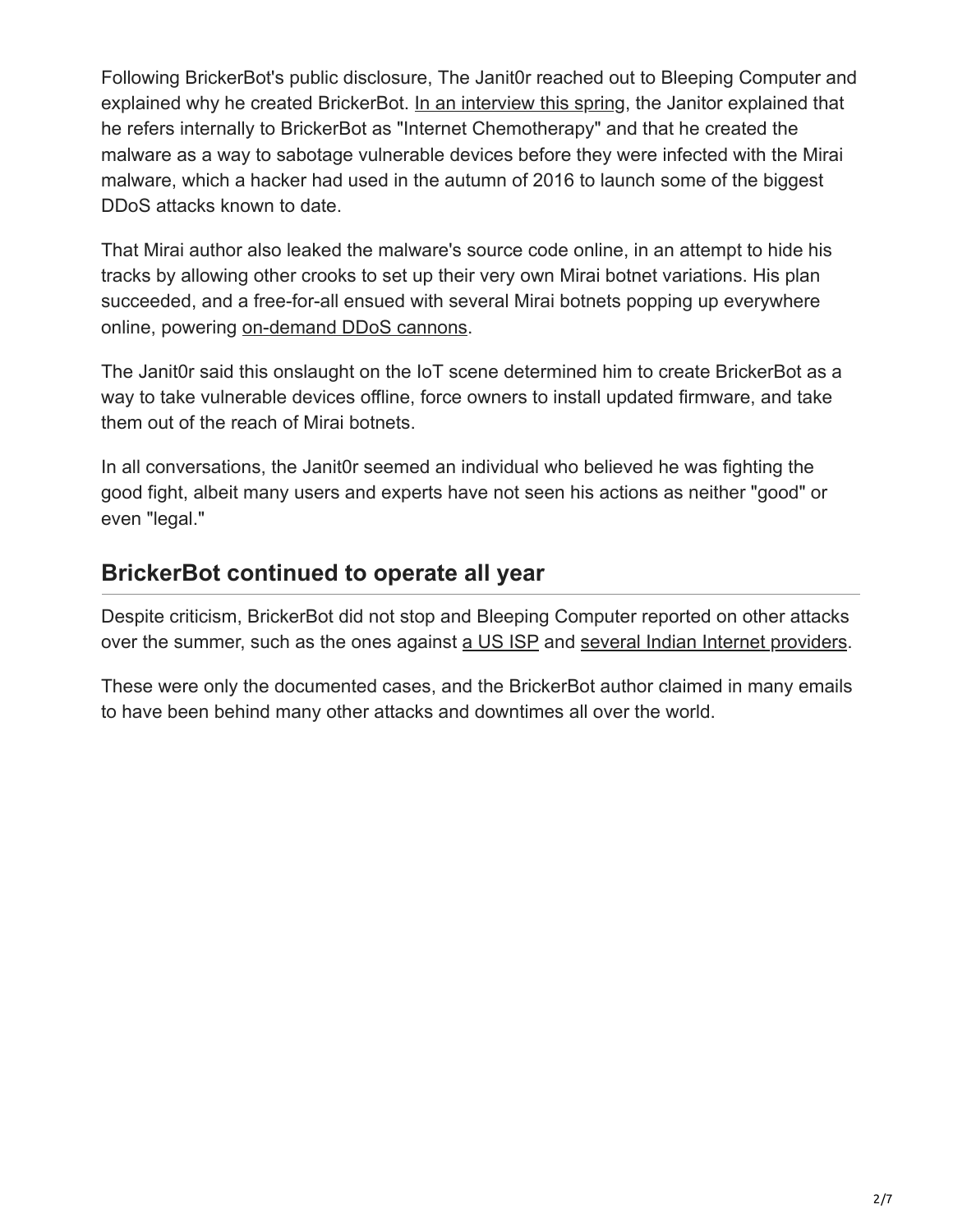

#### **BrickerBot explains why he retired**

In an email sent today to Bleeping Computer, The Janit0r announced his sudden retirement and explained why he reached this decision.

I believe that the project has been a technical success, but I am now starting to worry that it is also having a deleterious effect on the public's perception of the overall IoT threat. Researchers keep issuing high profile warnings about genuinely dangerous new botnets, and a few weeks or even days later they are all but gone. Sooner or later people are going to start questioning the credibility of the research and the seriousness of the situation.

The Janit0r cites the cases of Persirai, Hajime, or Reaper botnets that have been advertised as "the next big thing" in terms of IoT botnets, but have never lived up to the hype.

He now fears that because of his work in the shadows, people are not taking IoT devices to be a credible threat anymore. He believes that he needs to stop, so people truly understand how many vulnerable devices are out there.

It was rational to take action in an attempt to buy everyone time to get their affairs in order and there has been some progress over the past year in the form of new security standard proposals and so on. I however believe that people, organizations and goverments aren't doing enough nor moving quickly enough and we're running out of time. Because of this I've decided to make a public appeal regarding the severity of the situation. Taking credit for all the carnage of the past year has serious downsides for me and my mission. [...] However I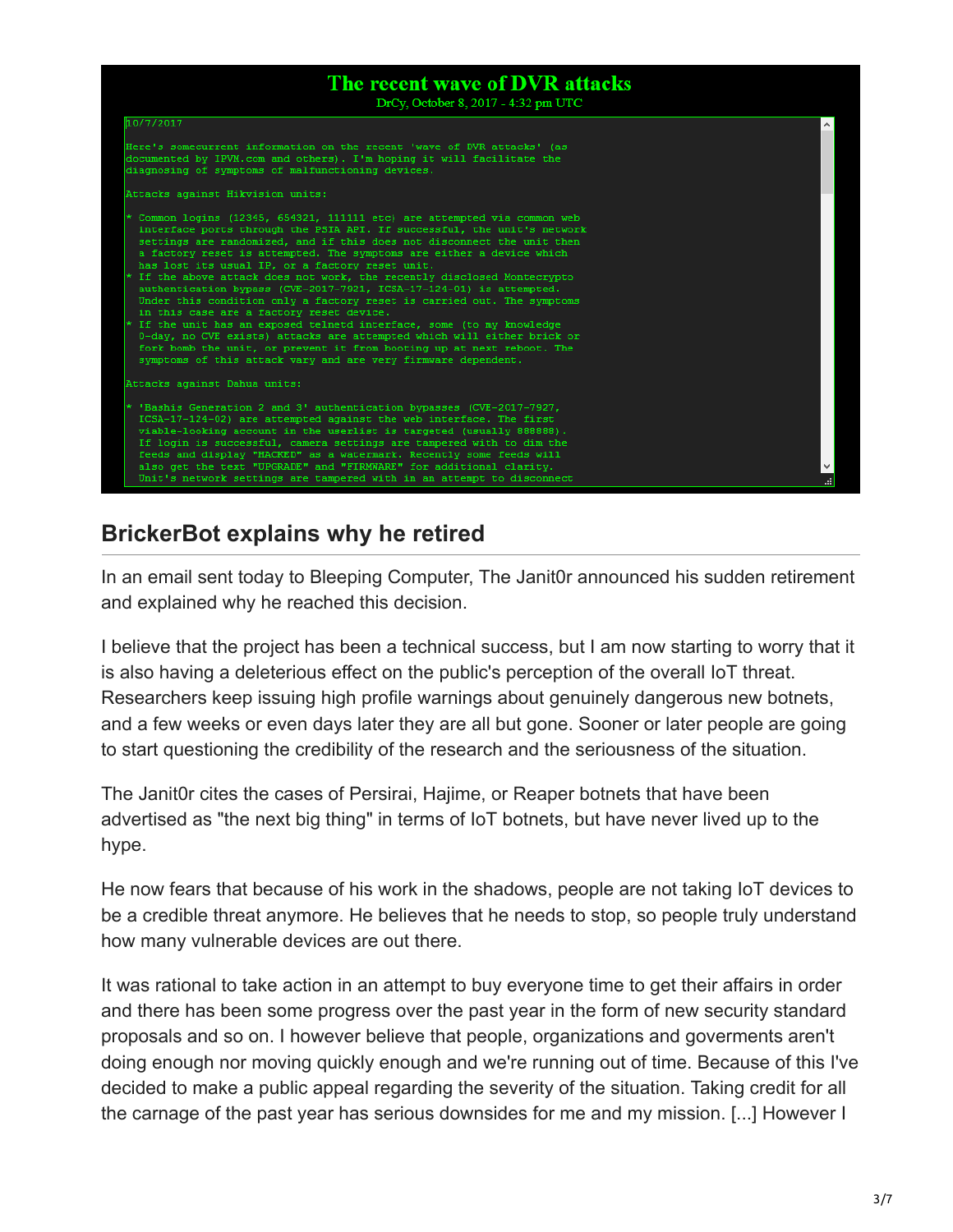also recognize that if I keep doing what I'm doing then people of influence may simply perceive the IoT security disaster as less urgent when in reality they should consider it an emergency requiring immediate action.

The Janit0r then adds that once his efforts became public, the operators of IoT DDoS botnets also started taking precautions against BrickerBot, making his work even harder.

But Janit0r is also afraid of legal repercussions from authorities. The malware dev is fully aware that what he's been doing is highly illegal, as it might have caused financial losses to companies around the world. The DHS surely noticed his actions, because it issued an [official alert](https://ics-cert.us-cert.gov/alerts/ICS-ALERT-17-102-01A) after BrickerBot's public disclosure.

There's also only so long that I can keep doing something like this before the government types are able to correlate my likely network routes (I have already been active for far too long to remain safe). For a while now my worst-case scenario hasn't been going to jail, but simply vanishing in the middle of the night as soon as some unpleasant government figures out who I am.

### **Janit0r dumps some of BrickerBot's source code**

These are the reasons the BrickerBot author invoked in the email Bleeping Computer received earlier today. Besides the email, Janit0r also published a manifesto on several compromised devices.

Bleeping Computer is not going to link to this manifesto since it also contains the source code for some of BrickerBot's attack (bricking) modules. We are also not publishing snippets from this manifesto, since a basic Google search could reveal copies of this file online.

We are doing this as a favor for industry experts who said the leaked code contains at least one zero-day that could be abused by other malware authors.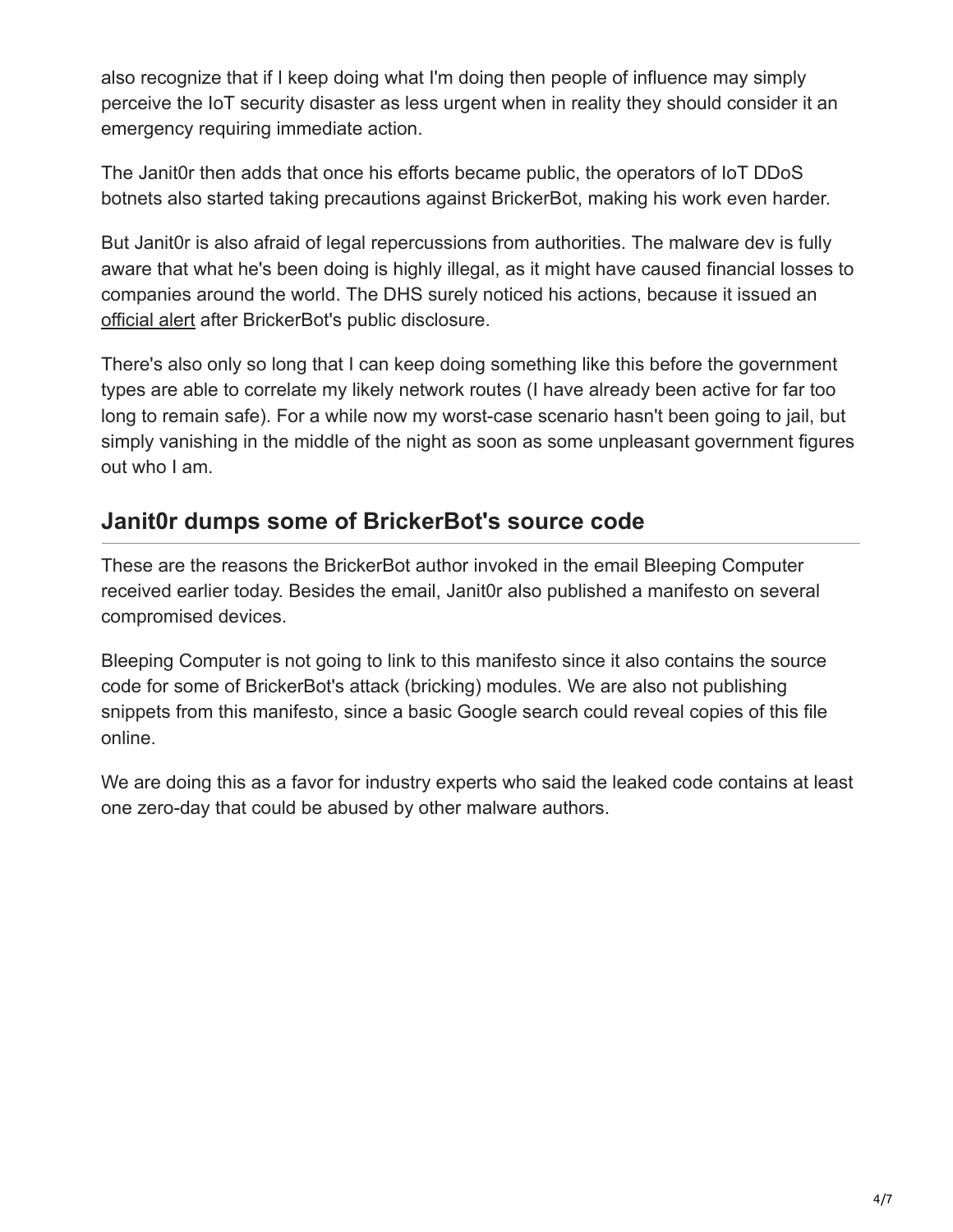

But Janit0r did not publish all his code.

My ssh crawler is too dangerous to publish. It contains various levels of automation for the purpose of moving laterally through poorly designed ISP networks and taking them over through only a single breached router. My ability to commandeer and secure hundreds of thousands of ISP routers was the foundation of my anti-IoT botnet project as it gave me great visibility of what was happening on the Internet and it gave me an endless supply of nodes for hacking back.

### **Janit0r behind long list of security incidents**

All in all, the Janit0r quitting announcement focuses on trying to raise awareness to the fact that ISPs and device vendors play a major role in today's sad state of IoT security.

The BrickerBot author goes on to detail a case where he breached an ISP's network, disrupted devices for months, yet ISP employees failed to understand what was happening, let alone take precautionary actions.

He also lists a long list of incidents he claimed to have been behind, from events affecting Deutsche Telekom in Germany to Rogers in Canada, and various countries across Africa, Asia, and South America.

By far the most interesting incident is the one that has been previously classified as a "ransomware" attack, albeit it did not make any sense now or at the time.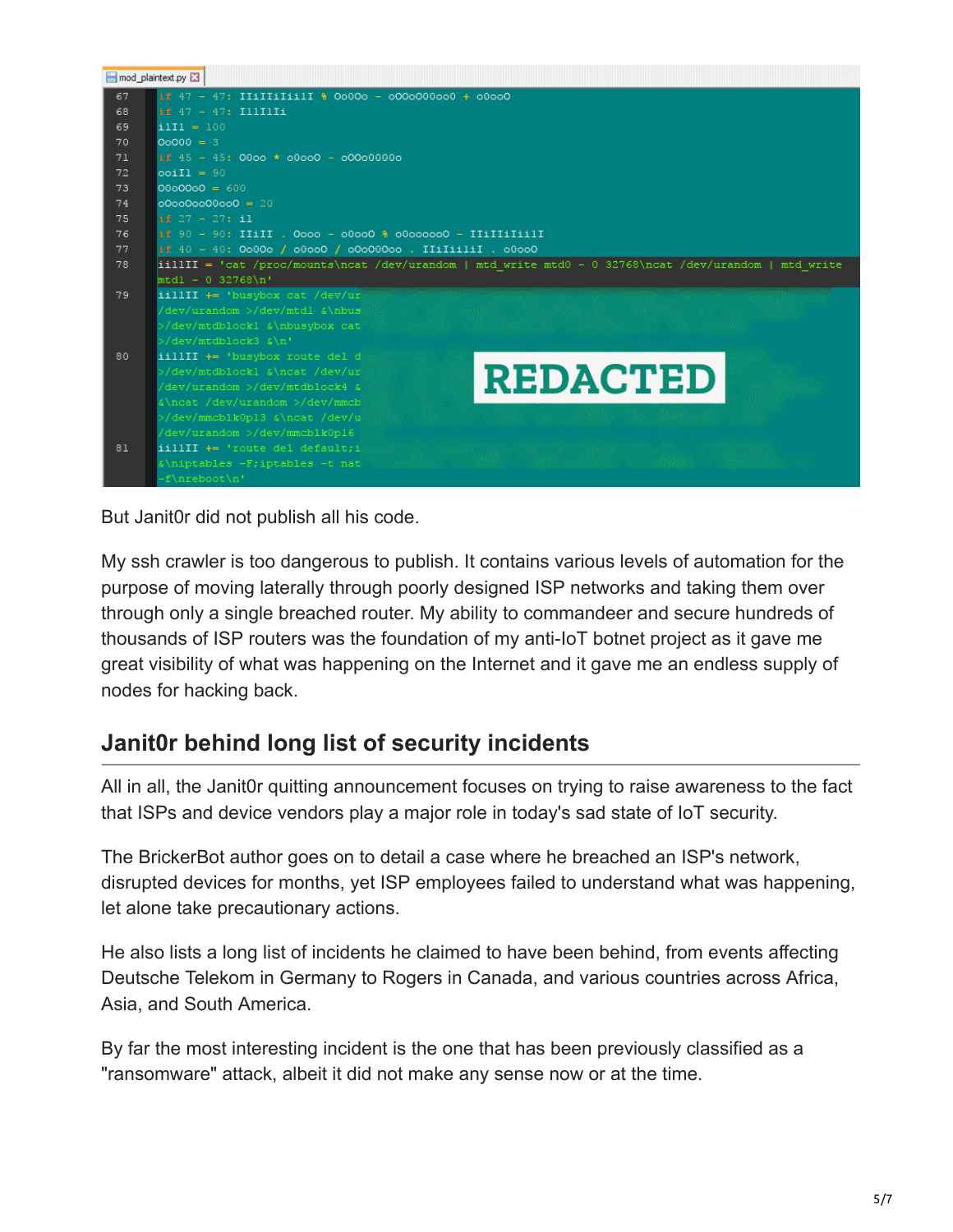The incident refers to a ransomware infection reported by the [Washington Post](https://www.washingtonpost.com/local/public-safety/hackers-hit-dc-police-closed-circuit-camera-network-city-officials-disclose/2017/01/27/d285a4a4-e4f5-11e6-ba11-63c4b4fb5a63_story.html?utm_term=.cb15323dcff6) that affected 70% of storage devices that record data from Washington DC's police surveillance cameras. The incident took place eight days before President Trump's inauguration, and caused some panic at the time.

According to the Janit0r, the incident can be attributed to BrickerBot running amok in some DC police-owned DVRs, which are typically the place where you find IoT malware and not ransomware.

# **The Janit0r preaches IoT security before going in the shadows**

Janit0r's farewell message also includes some advice. For starters, he recommends that ISPs use basic tools like Shodan to audit their own networks and isolate ports and services that do not need to be exposed online.

Second, he advises users to sanction IoT vendors that do not deliver security updates in a timeline manner and refuse to purchase devices from a known offender.

Third, lobbying politicians about IoT security standards is also a good way to push IoT security forward.

Fourth, Janit0r advises security researchers to volunteer their free time to organizations such as GDI Foundation or the Shadowserver Foundation, which have been working to secure some of these vulnerable devices.

Last but not least, he advises that some of us that have too much time and money on our hands to start legal actions against the owners of some of these vulnerable devices. Janit0r believes that a constant legal threat could force companies and ISPs to install security updates and isolate equipment on private networks in a timely manner.

We'll end this article with a message from The Janit0r —original text preserved.

YOU SHOULD WAKE UP TO THE FACT THAT THE INTERNET IS ONLY ONE OR TWO SERIOUS IOT EXPLOITS AWAY FROM BEING SEVERELY DISRUPTED.

#### **Related Articles:**

[Microsoft detects massive surge in Linux XorDDoS malware activity](https://www.bleepingcomputer.com/news/security/microsoft-detects-massive-surge-in-linux-xorddos-malware-activity/)

[Microsoft: Sysrv botnet targets Windows, Linux servers with new exploits](https://www.bleepingcomputer.com/news/security/microsoft-sysrv-botnet-targets-windows-linux-servers-with-new-exploits/)

[New cryptomining malware builds an army of Windows, Linux bots](https://www.bleepingcomputer.com/news/security/new-cryptomining-malware-builds-an-army-of-windows-linux-bots/)

[Ukrainian imprisoned for selling access to thousands of PCs](https://www.bleepingcomputer.com/news/security/ukrainian-imprisoned-for-selling-access-to-thousands-of-pcs/)

[Access:7 vulnerabilities impact medical and IoT devices](https://www.bleepingcomputer.com/news/security/access-7-vulnerabilities-impact-medical-and-iot-devices/)